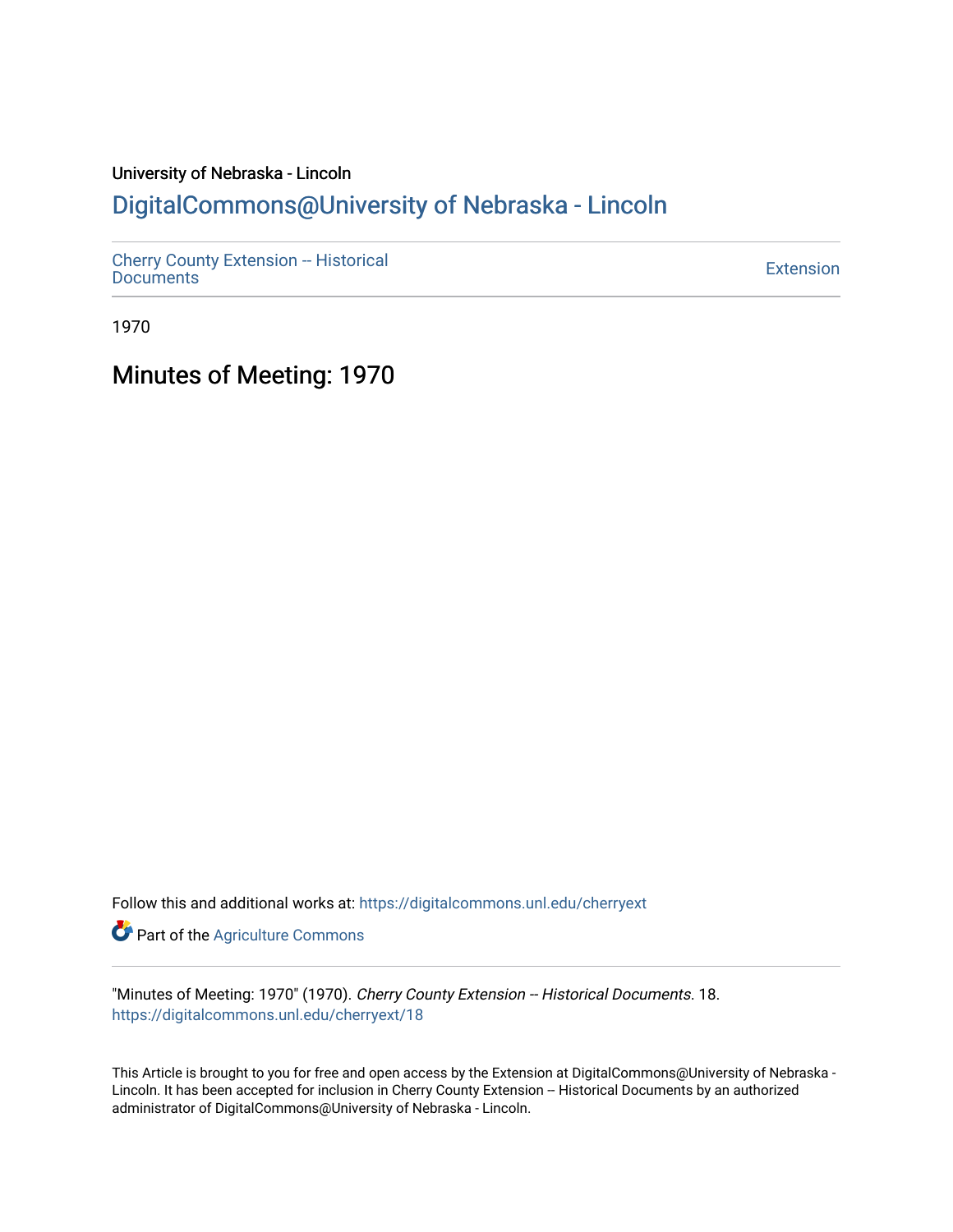## CHERRY COUNTY EXTENSION BOARD MEETING November G, 1970 2:00 P.M., CST County Extension Office

PRESENT: Henry Fox Kenneth Hall Jim Drinkwalter Mrs. Paul Krajeski Mrs. Henry Schneider Mrs. Betty Kime Harry Stokely

Meeting was called to order by Chairman Drinkwalter.

Minutes of the May 22, 1970 meeting were read and approved.

Financial statement read.

OLD BUSINESS: The 1970-71 Extension budget was discussed. The assessed valuation of Cherry County is seventy million dollars at .0006 mill levy, yeild \$42,000, Extension legal limit.

A letter from Harlan Baker, Nebraska Association of County Extension Boards was read by Chairman Drinkwalter.

NEW BUSINESS: Agent Stokely gave report on Annual Conference in Lincoln which he and Agent Kime both attended.

Report was given on Combined Annual SWCD and Extension Service Banquet to be held November 17. Mrs. Cozad, Mrs. Schnieder, and Mrs. Krajeski will be in charge of the table decorations.

Announcement was made of the Cattlemen's Roundup at Merriman, December 11, and the ETV program sponsored by the Extension Council that is showing November 5, 12, 19. Extension involvement in Nebraska Livestock Federation was discussed.

Nominations for Board members were made:

Dist. 4--Kewanee, Table, Sparks, and Valentine Precincts 1. Kenneth Hall<sup>1</sup> 2. Wayne Olmstead<sup>1</sup> 3. Jack Monroe 4. Mrs. Betty Porath

Dist. 6--Kennedy-Cleveland Precincts

1. F. M. "Bud" Reece, Jr. 2. Mrs. Ruth Harms.

3. Mrs. Judy Imig,/4. Mrs. Ellen Simons

Dist. 7--Wood Lake Precinct'

 $\setminus$ 

 $\sim$   $-1$ 

 $\Xi$  (

1. Mrs. Harriet Cozad <sup>2</sup> 2. Kenneth Marlatt <sup>2</sup> 3. Charles Kyser 4. Gene Schleuter.

Each nominee is to be contacted personally to see if they would be willing to serve on the board. Discussion was held on sending ballots to towns people. Hall moved that mail ballots be sent to 4-H and Extension families living in Valenitne. Schnieder seconded. Motion carried.

Program suggestions and outlines for the coming months were discussed. Meeting was adjourned.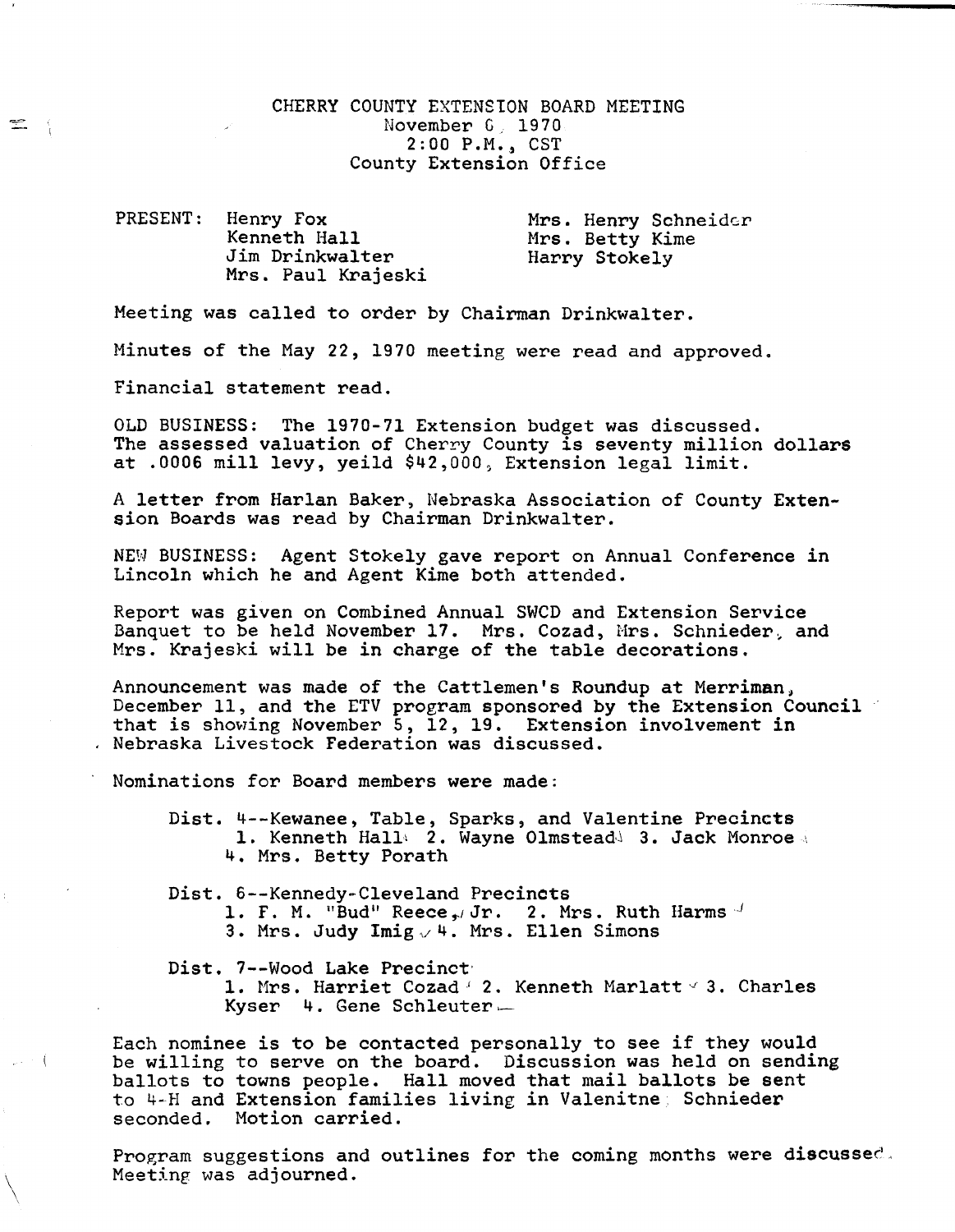### CHERRY COUNTY EXTENSION BOARD MEETING May 22, 1970

#### County Extension Office

Present:

/

Henry Fox F. M. "Bud" Reece Kenneth Hall Mrs. Henry Schneider

Jim Drinkwalter Marvin Cox

Agents Stokely and Kime

Meeting was called to order by Chairman Drinkwalter at 2;05 p.m. CDT.

Minutes of March 1970 meeting were read and approved.

Treasurer's report shows \$162.36 fiscal year deficit. Discussion followed. It was moved by Reece to defer to June, Agents travel or portion thereof to take care of fiscal year over spending. Hall seconded it. Motion was carried.

Hall moved financial statement be accepted. Reece seconded it. Motion was carried.

OLD BUSINESS: Discuss Director Adams Agent Allocations.

NEW BUSINESS: Agent Kime discussed possible purchase of used heavy sewing machine for upholstering. Need pointed up as a result of recent upholstering workshops. Discussion. Reece moved to table discussion to next meeting. Fox seconded it. Motion was carried.

1970 - 1971 budget formulated. Schneider moved, Cox seconded, 1970-1971 budget approved as outlined (attached). Motion was carried.

ADJOURN.

(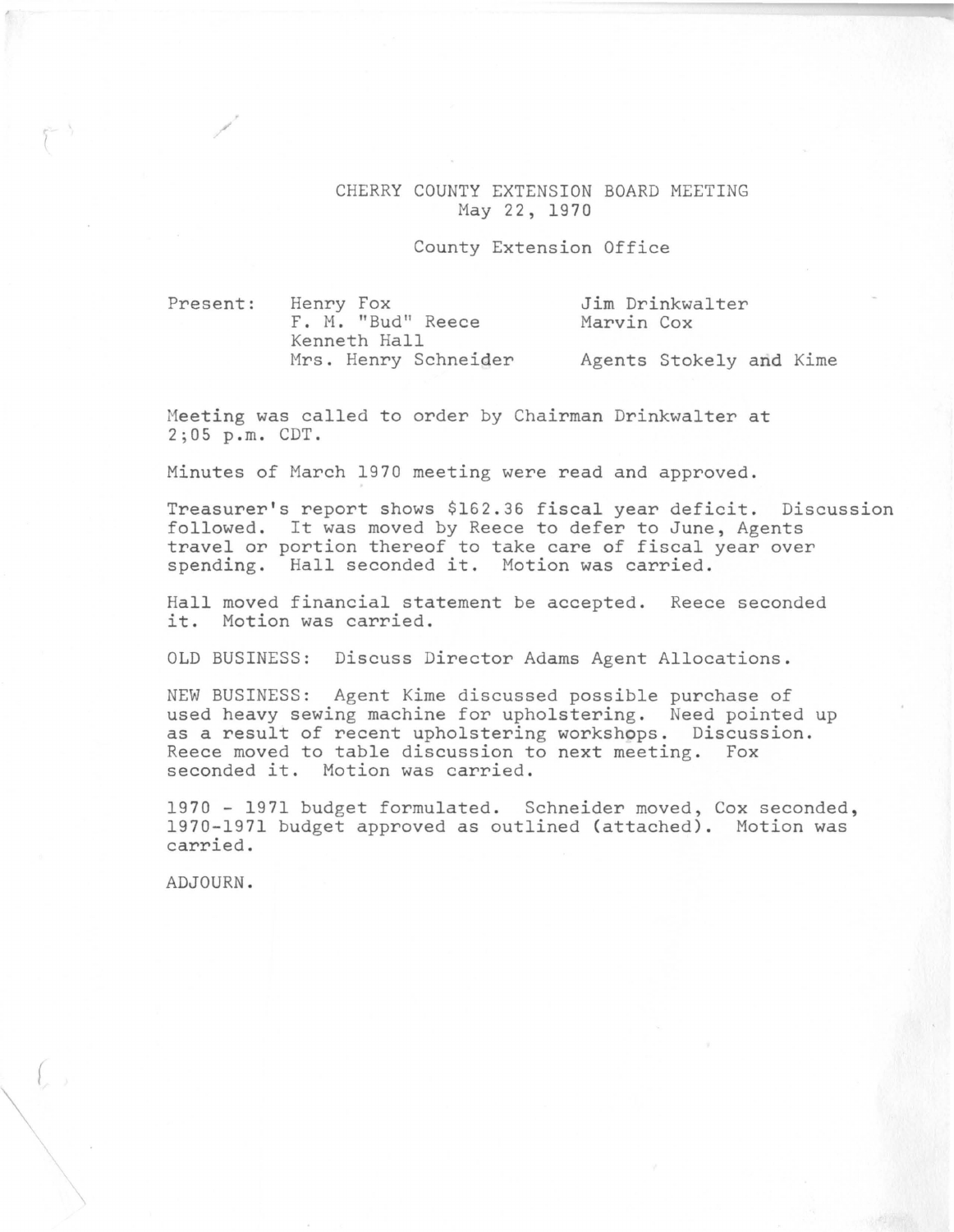State of Nebraska Budget Form CY-2

#### Expenditure Estimates for General Fund Fiscal Year XXX 1, 1970 to XXXXXX, 1971<br>XXXXJuly 1 MXXXXX, **NXX XX,**<br>June 30 Budget

Office or Department Extension Office

Cherry County

|                | Detail Expenditure Accounts                              | Actual Expense                                                                                                                                                                                                                                                                                                                                                                                                                                                             |                                                                                                                                                                                                                                                                                                                                                                                              | Ensuing Year<br>$67 - 1 - 70$ to $6 - 30 - 71$ |                        |
|----------------|----------------------------------------------------------|----------------------------------------------------------------------------------------------------------------------------------------------------------------------------------------------------------------------------------------------------------------------------------------------------------------------------------------------------------------------------------------------------------------------------------------------------------------------------|----------------------------------------------------------------------------------------------------------------------------------------------------------------------------------------------------------------------------------------------------------------------------------------------------------------------------------------------------------------------------------------------|------------------------------------------------|------------------------|
| Line<br>No.    |                                                          | Prior Year<br>$T-68$ to                                                                                                                                                                                                                                                                                                                                                                                                                                                    | Current Year<br>$6 - 1 - 69$ to                                                                                                                                                                                                                                                                                                                                                              |                                                |                        |
|                |                                                          | $56 - 30 - 69$                                                                                                                                                                                                                                                                                                                                                                                                                                                             | $6 - 30 - 70$                                                                                                                                                                                                                                                                                                                                                                                | Proposed                                       | Adopted                |
|                |                                                          | (1)<br>1699.80                                                                                                                                                                                                                                                                                                                                                                                                                                                             | $1800^{(2)}_{00}$                                                                                                                                                                                                                                                                                                                                                                            | (3)                                            | 20000000               |
| $\overline{2}$ | Agent Salary - Man<br>Agent Salary - Man(Thedford Dist.) | 1375.00                                                                                                                                                                                                                                                                                                                                                                                                                                                                    | 1650.00                                                                                                                                                                                                                                                                                                                                                                                      |                                                | 2160.00                |
| $\overline{3}$ | Agent Salary - Man                                       | $\cdots$                                                                                                                                                                                                                                                                                                                                                                                                                                                                   | $- - - -$                                                                                                                                                                                                                                                                                                                                                                                    |                                                | ----                   |
| $\overline{4}$ | Agent Salary - Woman                                     | 1119.60                                                                                                                                                                                                                                                                                                                                                                                                                                                                    | 1220.00                                                                                                                                                                                                                                                                                                                                                                                      |                                                | 1420.00                |
| 5              | Agent Salary - Woman                                     | $\frac{1}{2} \frac{1}{2} \frac{1}{2} \frac{1}{2} \frac{1}{2} \frac{1}{2} \frac{1}{2} \frac{1}{2} \frac{1}{2} \frac{1}{2} \frac{1}{2} \frac{1}{2} \frac{1}{2} \frac{1}{2} \frac{1}{2} \frac{1}{2} \frac{1}{2} \frac{1}{2} \frac{1}{2} \frac{1}{2} \frac{1}{2} \frac{1}{2} \frac{1}{2} \frac{1}{2} \frac{1}{2} \frac{1}{2} \frac{1}{2} \frac{1}{2} \frac{1}{2} \frac{1}{2} \frac{1}{2} \frac{$                                                                               | $\frac{1}{2} \frac{1}{2} \frac{1}{2} \frac{1}{2} \frac{1}{2} \frac{1}{2} \frac{1}{2} \frac{1}{2} \frac{1}{2} \frac{1}{2} \frac{1}{2} \frac{1}{2} \frac{1}{2} \frac{1}{2} \frac{1}{2} \frac{1}{2} \frac{1}{2} \frac{1}{2} \frac{1}{2} \frac{1}{2} \frac{1}{2} \frac{1}{2} \frac{1}{2} \frac{1}{2} \frac{1}{2} \frac{1}{2} \frac{1}{2} \frac{1}{2} \frac{1}{2} \frac{1}{2} \frac{1}{2} \frac{$ |                                                | ----                   |
| 6              | Aides Salary                                             | $- - - -$                                                                                                                                                                                                                                                                                                                                                                                                                                                                  | $- - - -$                                                                                                                                                                                                                                                                                                                                                                                    |                                                | $-- - -$               |
| $\overline{7}$ | Office Assistant Salary                                  | 3306.00                                                                                                                                                                                                                                                                                                                                                                                                                                                                    | 3106.55                                                                                                                                                                                                                                                                                                                                                                                      |                                                | 3800.00                |
| $\overline{8}$ | Office Assistant Salary                                  | $\frac{1}{2}$                                                                                                                                                                                                                                                                                                                                                                                                                                                              | -----                                                                                                                                                                                                                                                                                                                                                                                        |                                                |                        |
| 9              | Mileage and Travel Expense                               | 1752.82                                                                                                                                                                                                                                                                                                                                                                                                                                                                    | 2189.28                                                                                                                                                                                                                                                                                                                                                                                      |                                                | 2300.00                |
| 10             | Supplies and Stationery                                  | 705.65                                                                                                                                                                                                                                                                                                                                                                                                                                                                     | 419.15                                                                                                                                                                                                                                                                                                                                                                                       |                                                | 450.00                 |
| 11             | Postage, Express, Freight & Drayage                      | 71.35                                                                                                                                                                                                                                                                                                                                                                                                                                                                      | 113.16                                                                                                                                                                                                                                                                                                                                                                                       |                                                | 150.00                 |
| 12             | Telephone and Telegraph                                  | 497.24                                                                                                                                                                                                                                                                                                                                                                                                                                                                     | 665.32                                                                                                                                                                                                                                                                                                                                                                                       |                                                | 675.00                 |
| 13             | Rep. & Main. of Furniture & Equipment                    | 61.00                                                                                                                                                                                                                                                                                                                                                                                                                                                                      | 0.00                                                                                                                                                                                                                                                                                                                                                                                         |                                                | 75.00                  |
| 14             | Heat, Light, Power and Water                             | $\frac{1}{1}$                                                                                                                                                                                                                                                                                                                                                                                                                                                              | -----                                                                                                                                                                                                                                                                                                                                                                                        |                                                | $\cdots \cdots \cdots$ |
| $15$           | New Equipment                                            | 00.00                                                                                                                                                                                                                                                                                                                                                                                                                                                                      | 26.95                                                                                                                                                                                                                                                                                                                                                                                        |                                                | 75.00                  |
| $16$           | Rent of Buildings                                        | 7.50                                                                                                                                                                                                                                                                                                                                                                                                                                                                       | 92.00                                                                                                                                                                                                                                                                                                                                                                                        |                                                | 150.00                 |
| 17             | Area Staff Support                                       | $\frac{1}{2} \left( \frac{1}{2} \right) \left( \frac{1}{2} \right) \left( \frac{1}{2} \right) \left( \frac{1}{2} \right) \left( \frac{1}{2} \right) \left( \frac{1}{2} \right) \left( \frac{1}{2} \right) \left( \frac{1}{2} \right) \left( \frac{1}{2} \right) \left( \frac{1}{2} \right) \left( \frac{1}{2} \right) \left( \frac{1}{2} \right) \left( \frac{1}{2} \right) \left( \frac{1}{2} \right) \left( \frac{1}{2} \right) \left( \frac{1}{2} \right) \left( \frac$ | $- - - - - - -$                                                                                                                                                                                                                                                                                                                                                                              |                                                | $\frac{1}{2}$          |
| $\boxed{18}$   | Miscellaneous                                            | 509.28                                                                                                                                                                                                                                                                                                                                                                                                                                                                     | 348.71                                                                                                                                                                                                                                                                                                                                                                                       |                                                | 400.00                 |
| 19             | Board Members Travel                                     | $   -$                                                                                                                                                                                                                                                                                                                                                                                                                                                                     | ------                                                                                                                                                                                                                                                                                                                                                                                       |                                                | 400.00                 |
| 20             |                                                          |                                                                                                                                                                                                                                                                                                                                                                                                                                                                            |                                                                                                                                                                                                                                                                                                                                                                                              |                                                |                        |
| 21             |                                                          |                                                                                                                                                                                                                                                                                                                                                                                                                                                                            |                                                                                                                                                                                                                                                                                                                                                                                              |                                                |                        |
| 22             |                                                          |                                                                                                                                                                                                                                                                                                                                                                                                                                                                            |                                                                                                                                                                                                                                                                                                                                                                                              |                                                |                        |
| 23             |                                                          |                                                                                                                                                                                                                                                                                                                                                                                                                                                                            |                                                                                                                                                                                                                                                                                                                                                                                              |                                                |                        |
| 24             |                                                          |                                                                                                                                                                                                                                                                                                                                                                                                                                                                            |                                                                                                                                                                                                                                                                                                                                                                                              |                                                |                        |
| 25             |                                                          |                                                                                                                                                                                                                                                                                                                                                                                                                                                                            |                                                                                                                                                                                                                                                                                                                                                                                              |                                                | $\overrightarrow{a}$   |
| 26             |                                                          |                                                                                                                                                                                                                                                                                                                                                                                                                                                                            |                                                                                                                                                                                                                                                                                                                                                                                              |                                                |                        |
| 27             |                                                          |                                                                                                                                                                                                                                                                                                                                                                                                                                                                            | 序                                                                                                                                                                                                                                                                                                                                                                                            |                                                |                        |
| 28             |                                                          |                                                                                                                                                                                                                                                                                                                                                                                                                                                                            |                                                                                                                                                                                                                                                                                                                                                                                              |                                                |                        |
| 29             |                                                          |                                                                                                                                                                                                                                                                                                                                                                                                                                                                            |                                                                                                                                                                                                                                                                                                                                                                                              |                                                |                        |
| 30             |                                                          |                                                                                                                                                                                                                                                                                                                                                                                                                                                                            |                                                                                                                                                                                                                                                                                                                                                                                              |                                                |                        |
| 31             |                                                          |                                                                                                                                                                                                                                                                                                                                                                                                                                                                            |                                                                                                                                                                                                                                                                                                                                                                                              |                                                |                        |
| 32             |                                                          |                                                                                                                                                                                                                                                                                                                                                                                                                                                                            |                                                                                                                                                                                                                                                                                                                                                                                              |                                                |                        |
| 33             |                                                          |                                                                                                                                                                                                                                                                                                                                                                                                                                                                            |                                                                                                                                                                                                                                                                                                                                                                                              |                                                |                        |
| 34             | Total (To Page 3)                                        | 11, 105, 00 11, 605, 00                                                                                                                                                                                                                                                                                                                                                                                                                                                    |                                                                                                                                                                                                                                                                                                                                                                                              |                                                | 14.055.00              |

lo lhe County Board:

Request is hereby made for the adoption of the estimated budget expenses for the fiscal year commencing NEW 1, 1970, and ending XXXXXX, 1971, as shown<br>June June May 31 hereon.

 $\frac{1970}{ }$ May 22 Dated \_

CHERRY COUNTY EXTENSION OFFICE

 $27$ 

 $\varOmega$ 

Office, Department or Activity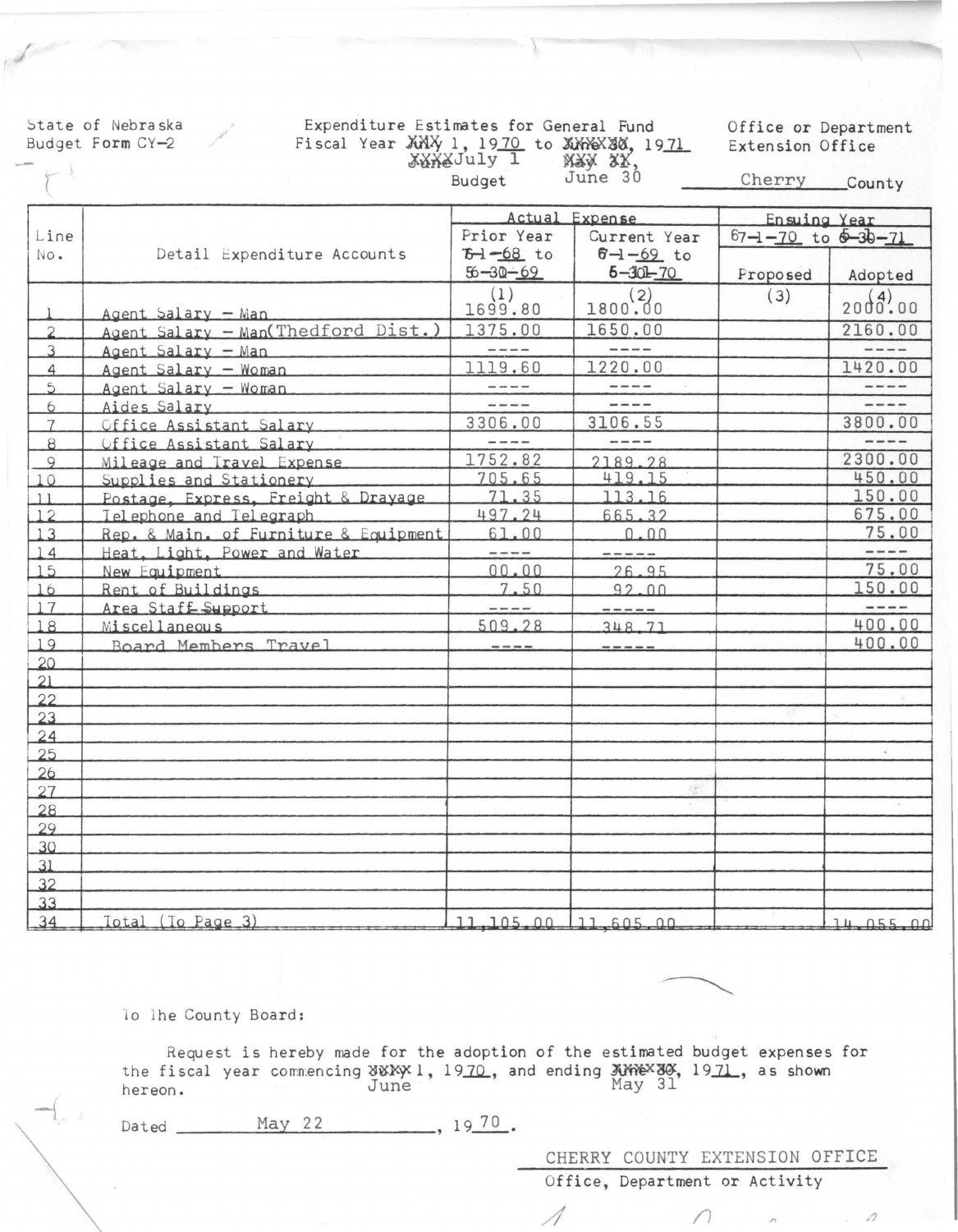# CHERRY COUNTY EXTENSION BOARD MEETING County Extension Office, Valentine March 23, 1970

PRESENT: Jim Drinkwalter Bud Reece Doug Tetherow Kenneth Hall Henry Fox Mae Schneider Mrs. Glenn Lahaye Betty Kime, Home Agent Harry Stokely, County Agent

Meeting was called to order by Chairman Drinkwalter 2 p.m.

Financial report given by Stokely and accepted.

# OLD BUSINESS:

|  |  | 1. Announcement of newly elected board members.   |
|--|--|---------------------------------------------------|
|  |  | Extension District 1 - Mrs. Glenn Lahaye elected  |
|  |  | 95 ballots sent 42% returned                      |
|  |  | Extension District 2 - Mrs. Mae Schneider elected |
|  |  | 95 ballots sent 42% returned                      |
|  |  | Extension District 5 - Marvin Cox elected         |
|  |  | 90 ballots sent 36% returned                      |

- 2. Agent Kime did not go to Extension Winter School, because of sickness.
- 3. Agent Stokely discussed the hiring of Kathy Paxson as Extension Office secretary.
- 4. Agent Kime reported attending the Extension Home Economists President Regional Meeting at Milwaukee.

#### NEW BUSINESS:

1. Thorough discussion of the resolutions that were made by State Association of County Extension Boards and that were questioned by State Extension Administration. Letter from Mrs. Clair Duvala, Secretary N.A.D.E.B. READ concerning resolutions.

Action on resolutions as follows: Resolution 2 - Reece moved, Tetherow second, that the Board favor Resolution 2 as outlined by the N.h.C.E.B., carried Resolution 3 - Reece moved, Hall second, that the Board favor allowing optional decisions by individual units involved, carried Resolution 4 - Reece moved, Lahaye second, that board favor resolution 4 as outlined by the N.A.C.E.B., carried. Action by the Board on the resolutions will be sent to State Extension Director, Dr. Adams.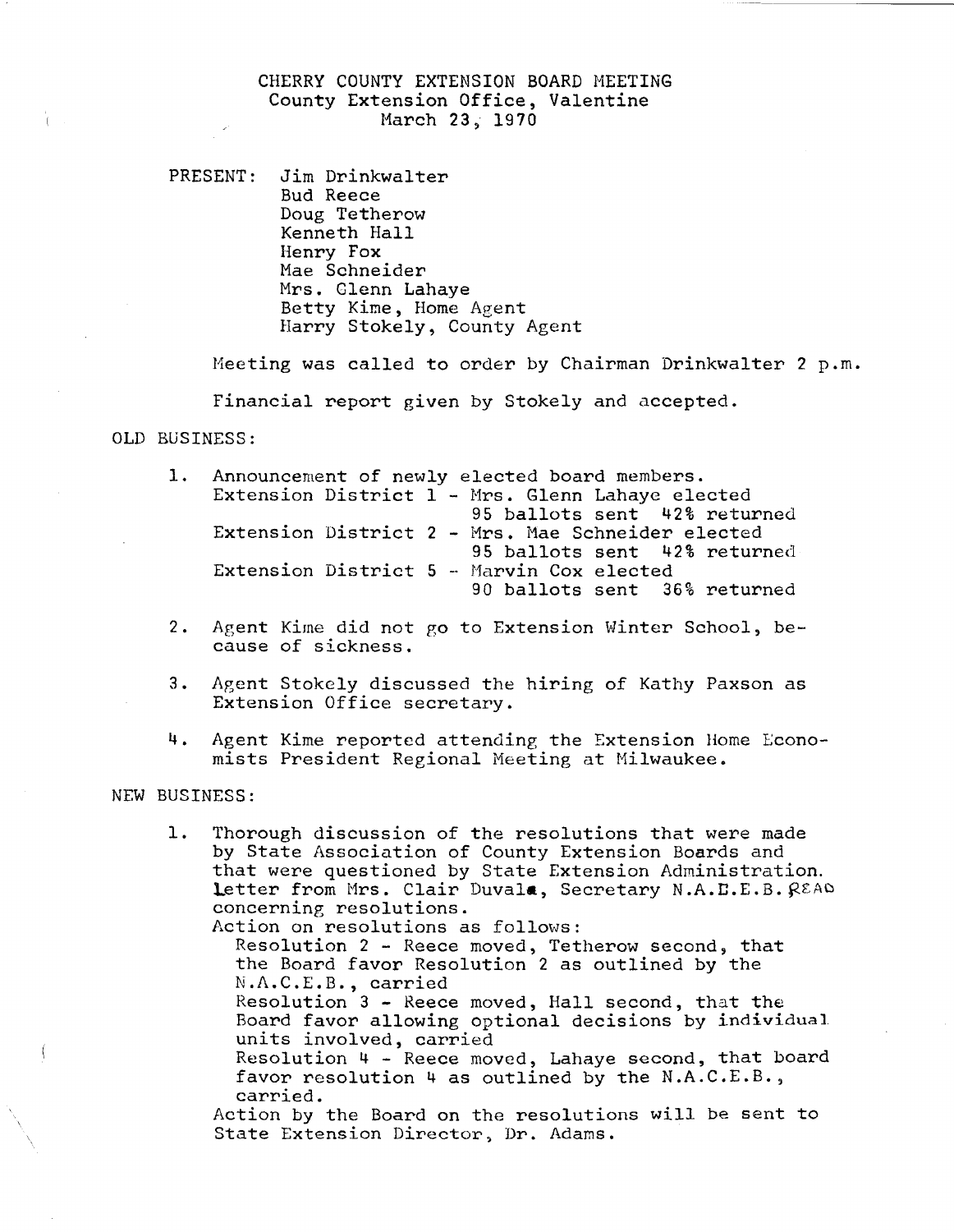CHERRY COUNTY EXTENSION BOARD MEETING March 23, 1970 Page 2

- 2. Agent Stokely discussed the current Extension Budget so that members can prepare themselves for the May Budget Meeting.
- 3. Governor's letter on Project 93 was read. No action taken.

 $\sim$   $\pm$ 

 $\setminus$ 

 $\int$ 

Meeting adjourned. The Sectrician Betty Kime, Secy. Protem.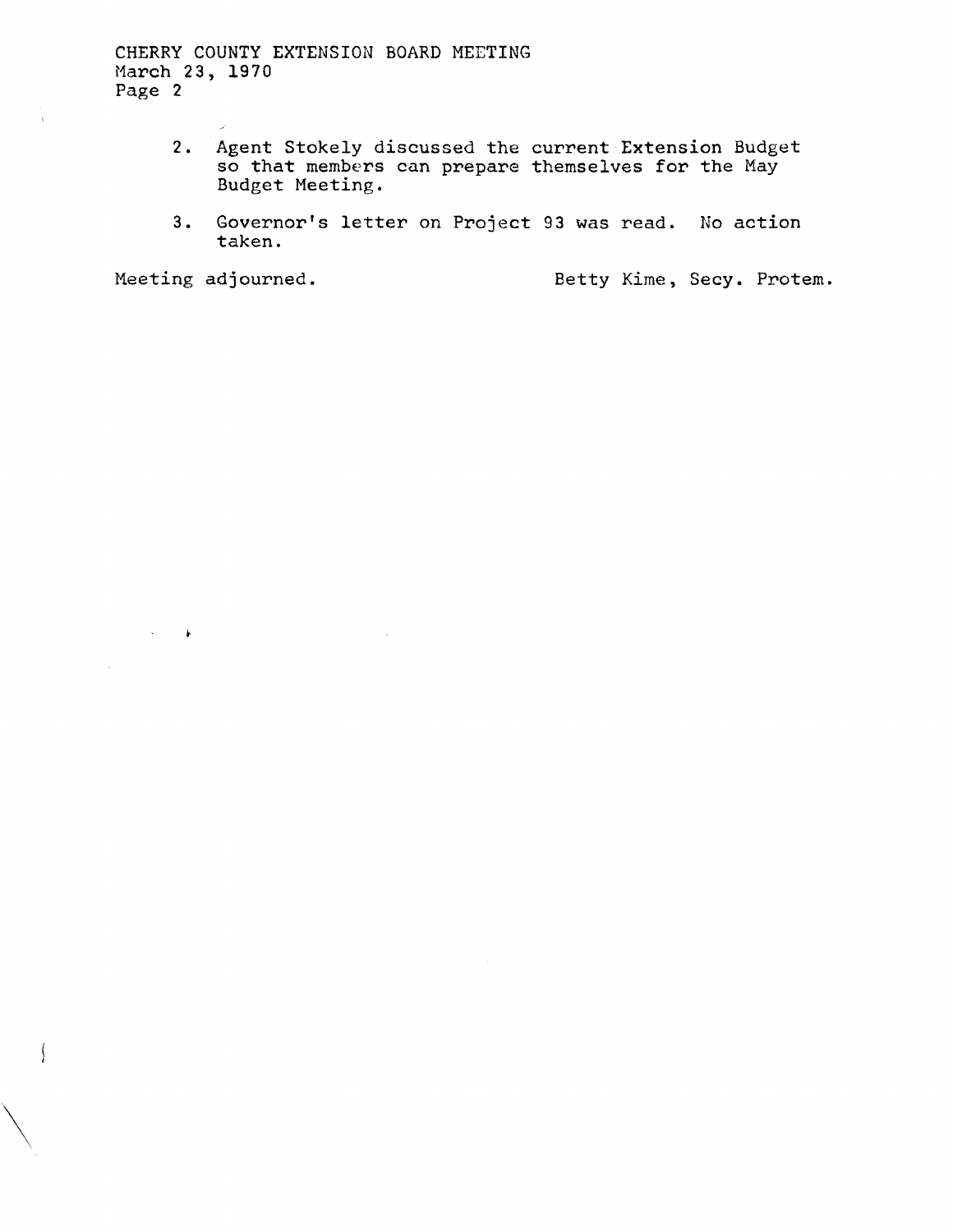

 $\setminus$ 

# **COOPERATIVE EXTENSION SERVICE**

**UNIVERSITY OF NEBRASKA EAST CAMPUS LINCOLN, NB** 68503

February 10, 1970

Mr. James Drinkwalter Cherry County Extension Board President Valentine, Nebraska 69201

Dear Mr. Drinkwalter:

Under Nebraska law, Cooperative Extension work is conducted under a Memorandum of Agreement between each of the County Extension Boards and the Director of Extension representing the University of Nebraska. At a recent (January 19th) meeting of the Nebraska Association of County Extension Boards several resolutions were passed which, if implemented, would require changes in the present staff and staffing policy which was approved by the University Board of Regents on May 19, 1969.

Since many of you were not present at the Scotts Bluff meeting and therefore you may not have the advantage of the background thinking which led to the resolutions, we are attempting to briefly explain the resolutions and to provide you with the implications involved if they are adopted.

It seems proper, therefore, that you, as members of the Cherry County Extension Board, discuss these resolutions and give us your reaction to each one. We need your thinking on these matters in considering possible revision of the present policy.

2. "Be it Resolved Where two or more counties form units for Home Agents, the Home Agent shall be placed at the discretion of the Boards of the unit. A unit is an organization of one or more counties formed for the employment of an Agent or Home Agent."

Adoption of this resolution as a policy would remove from the Director or his designee, such as the District Supervisor, any authority to help determine where an office should be located. What then could be done in a case where two or more boards could not agree on a location?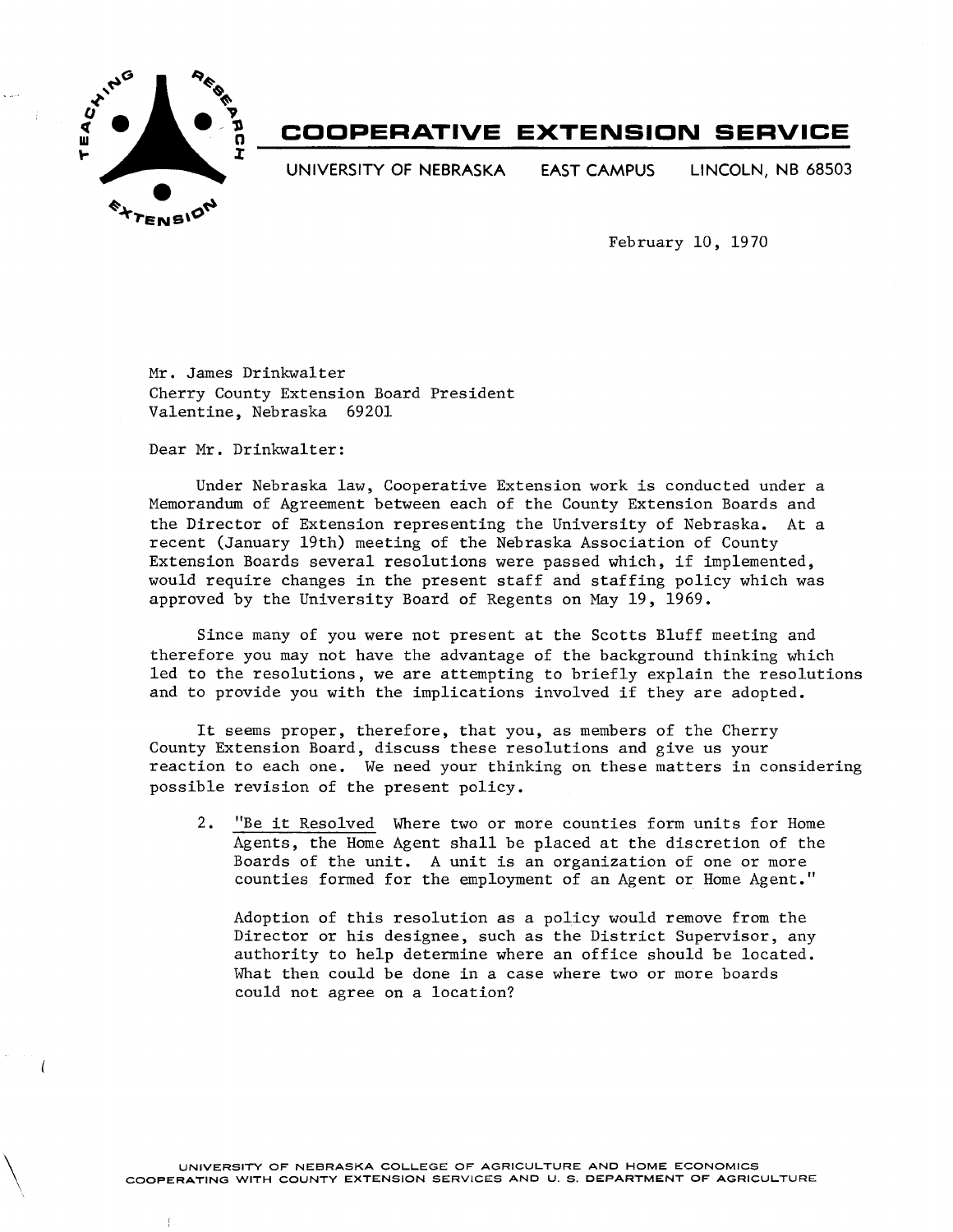Mr. James Drinkwa1ter Page 2 February 10, 1970

> 3. "Be it Resolved Where two or more counties form a unit, the counties' share of home agents' salaries shall be paid by the unit board."

We have acted as the "paymaster" for salary, mileage, subsistence and materials for multi-unit arrangements to simplify payment of funds. We would be glad to leave this optional but foresee some difficulty when an agent receives four or more checks, perhaps on as many dates. There are also some legal questions as to how a group of boards would perform this function without issuing several separate checks, securing bonding coverage for a central fund, etc.

4. "Be it Resolved To eliminate in State staffing policies first, second, and third priorities in the hiring of Home Agents."

Presently, priorities are based on both workload and the organizational structures best adapted to serving the whole state with only 52 positions. If the policy were altered to accommodate the resolution, we would then be forced to place priorities strictly on the basis of workload. Certainly some priority system of assigning agents will be necessary as long as we have fewer home agent positions than units.

Attached is a questionnaire which we would like to have returned by April 1, 1970, to guide us in considering these resolutions.

If you have questions as to the background of the resolutions, it is suggested that you contact the NACEB director in your district.

Yours very truly,

**.....** 

rous very cracy.

John L. Adams 'Director

Attached - 1